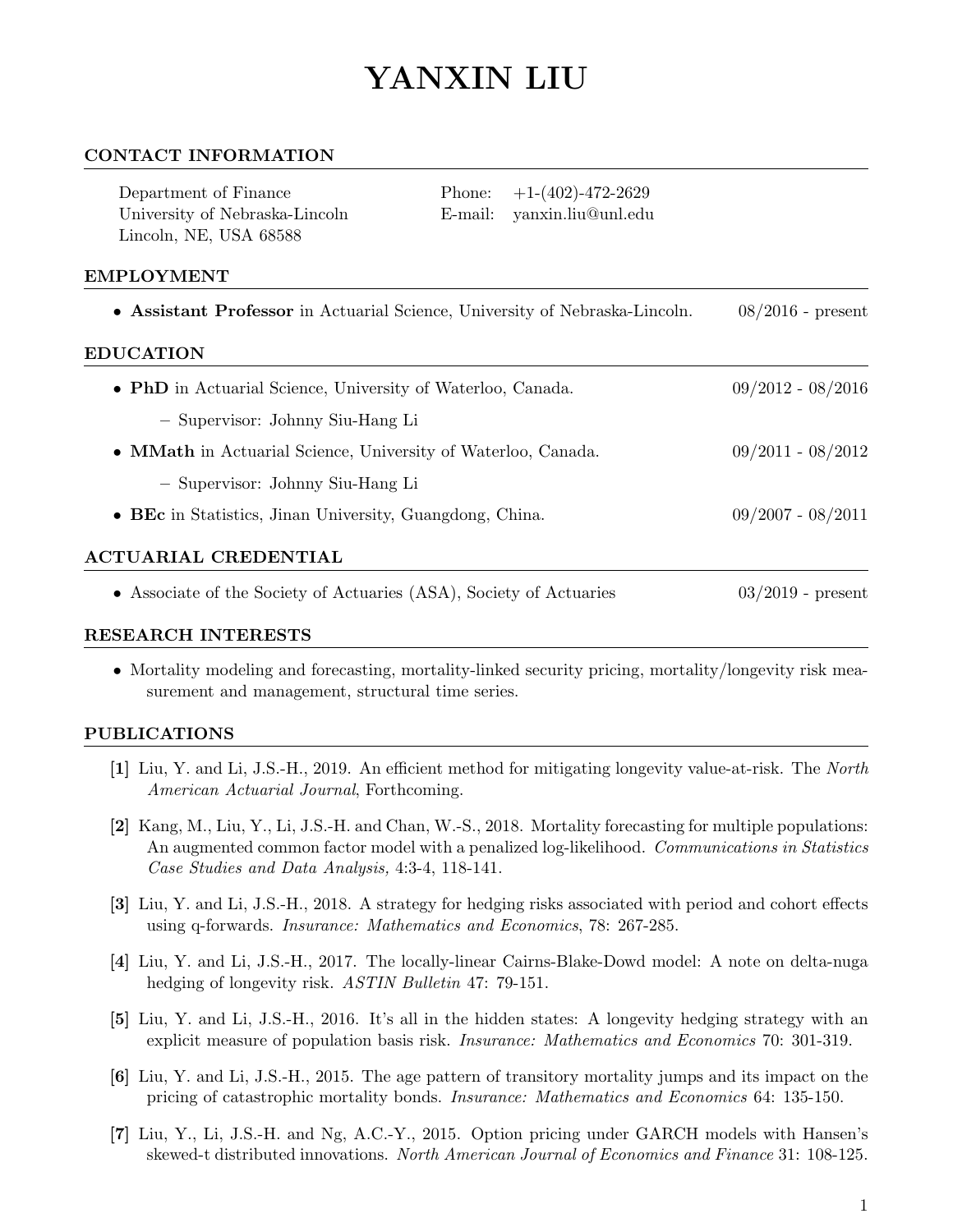- [1] Li, J.S.-H., Zhou, R., Liu, Y., Graziani, G., Hall, D., Haid, J., Peterson, A., and Pinzur, L., 2018. Drivers of mortality dynamics: Identifying age/period/cohort components of historical U.S. mortality improvements. Revised and Resubmitted.
- [2] Li, J.S.-H., and Liu, Y., 2018. The Heat Wave Model for Constructing Two-Dimensional Mortality Improvement Scales with Measures of Uncertainty. Revised and Resubmitted.
- [3] Li, J.S.-H., Liu, Y., and Chan, W.-S., 2018. Hedging Longevity Risk under Non-Gaussian State-Space Stochastic Mortality Models: A Mean-Variance-Skewness-Kurtosis Approach. Submitted.
- [4] Liu, Y., and Li, J.S.-H., 2019. Recent Declines in Life Expectancy: Implication on Longevity Risk Hedging.
- [5] Liu, Y., Li, J.S.-H. and Ng, A.C.-Y., 2017. Market consistent valuation and hedging under Solvency II: A dual-layered canonical approach.
- [6] Liu, Y. and Li, J.S.-H., 2017. Disentangling mortality trend risk and population basis risk: A functional time-series approach.

#### RESEARCH PROJECT

- [1] Li, J.S.-H., and Liu, Y., 2018. Constructing Two-Dimensional Mortality Improvement Scales for Canadian Pension Plans and Insurers: A Stochastic Modeling Approach.
	- Published on http://www.cia-ica.ca/publications/publication-details/219015
- [2] Li, J.S.-H., Zhou, R. and Liu, Y., 2017. Components of historical mortality improvement.
	- Published on https://www.soa.org/research-reports/2017/2017-comp-hist-mort-impr/

#### CONFERENCE PRESENTATIONS

- 1. "Recent Declines in Life Expectancy: Implication on Longevity Risk Hedging".
	- Presented at the Sixteenth International Longevity Risk and Capital Markets Solutions Conference, Washington, USA, September 12, 2019.
- 2. "The Heat Wave Model for Constructing Two-Dimensional Mortality Improvement Scales with Measures of Uncertainty".
	- Presented at the 2019 China International Conference on Insurance and Risk Management, Chengdu, China, July 19, 2019.
- 3. "Disentangling mortality trend risk and population basis risk: A functional time-series approach".
	- Presented at the Twelfth International Longevity Risk and Capital Markets Solutions Conference, Chicago, USA, September 29, 2016.
- 4. "It's all in the hidden states: A hedging method with an explicit measure of population basis risk".
	- Presented at the Eleventh International Longevity Risk and Capital Markets Solutions Conference, Lyon, France, September 9, 2015.
- 5. "The locally-linear Cairns-Blake-Dowd model: A note on delta-nuga hedging of longevity risk".
	- Presented at the Tenth International Longevity Risk and Capital Markets Solutions Conference, Santiago, Chile, September 4, 2014.
	- Presented at the Graduate Student Research Conference, University of Waterloo, Waterloo, Canada, November 4, 2014.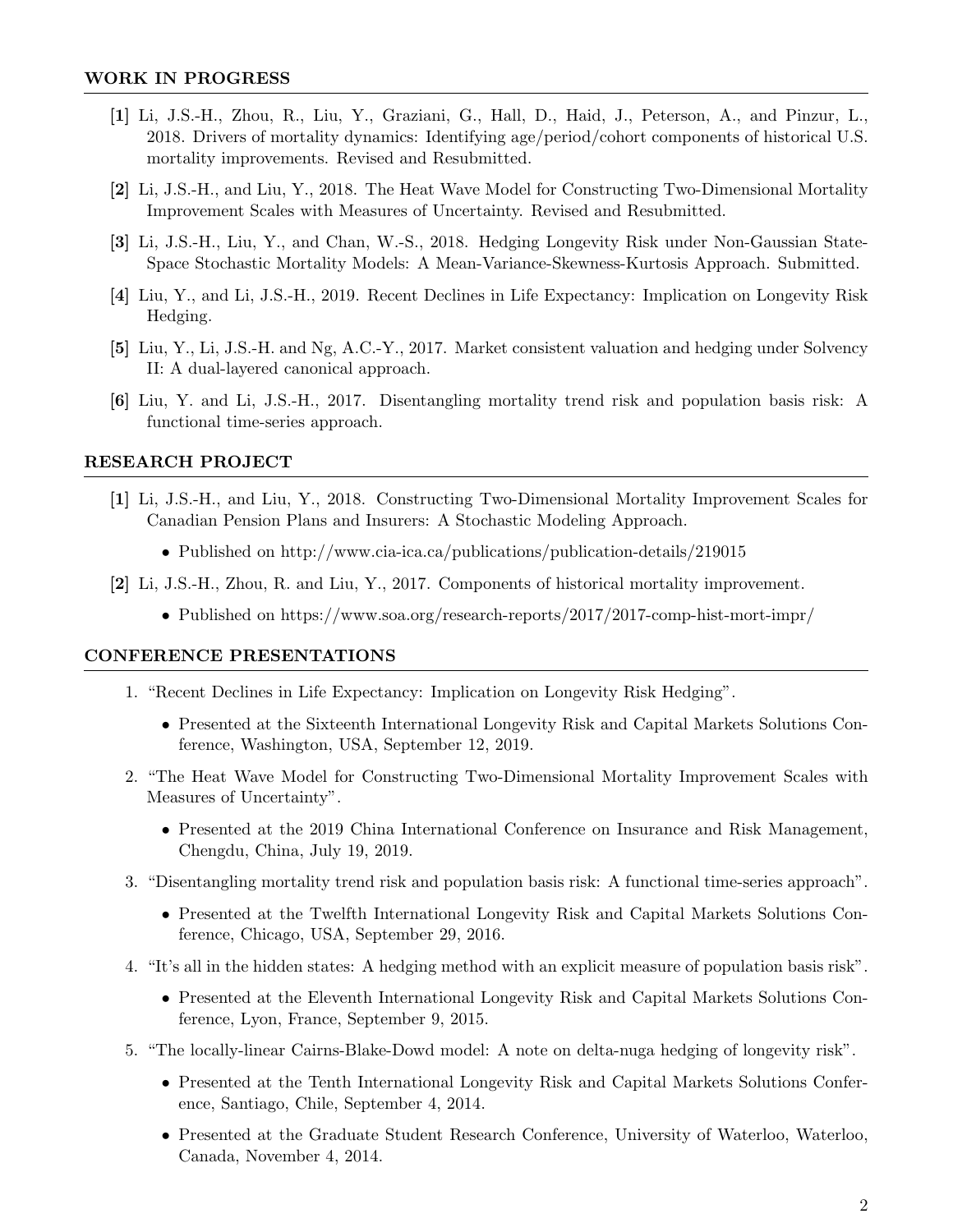- 6. "The age pattern of transitory mortality jumps and its impact on the pricing of catastrophic mortality bonds".
	- Presented at the 18th International Congress on Insurance: Mathematics and Economics, Shanghai, China, July 10, 2014.
- 7. "A Mortality Model with Transitory Multi-age Jump Effects and its Application".
	- Presented at the Graduate Student Research Conference, University of Waterloo, Waterloo, Canada, September 30, 2013.

## SERVICE

- Reviewer for The Journal of Risk and Insurance, Insurance: Mathematics and Economics, and The North American Actuarial Journal.
- Organizer of the 2019-20 Snell Actuarial Science and Risk Management Seminar Series.

## TEACHING EXPERIENCE

| Assistant Professor, University of Nebraska-Lincoln                |                                          |
|--------------------------------------------------------------------|------------------------------------------|
| • ACTS 430/830: Actuarial Applications of Applied Statistics       | Fall 2016, 2017, 2018                    |
| • ACTS 470: Life Contingencies I                                   | Spring 2017, 2018, 2019                  |
| Guest Lecturer, University of Waterloo                             |                                          |
| • ACTSC 991: Topics in Actuarial Science - Managing Longevity Risk | Winter 2015                              |
| Head Teaching Assistant, University of Waterloo                    |                                          |
| • MTHEL 131: Intro to Actuarial Practice                           | Winter 2015, Winter/Fall 2014, Fall 2013 |
| Teaching Assistant, University of Waterloo                         |                                          |
| • ACTSC 431: Loss Models 1                                         | Fall 2015                                |
| $\bullet$ ACTSC 432: Loss Models 2                                 | Spring 2014                              |
| • ACTSC 445: Quantitative Risk Management                          | Spring 2013                              |
| • ACTSC 231: Mathematics of Finance                                | Spring 2013, Fall 2012, Fall 2011        |
| • ACTSC 462: Intro Prop & Casualty Pricing                         | Winter 2013                              |
| • ACTSC 232: Intro to Actuarial Mathematics                        | Winter 2013, Spring 2012                 |
| • ACTSC 471: Advanced Corporate Finance                            | Fall 2012                                |
| • ACTSC 331: Life Contingencies 1                                  | Spring 2012                              |
| • MTHEL 131: Intro to Actuarial Practice                           | <b>Fall 2011</b>                         |
|                                                                    |                                          |

## AWARDS AND SCHOLARSHIPS

| • Graduate Research Studentship, University of Waterloo                | $2013 - 2016$ |
|------------------------------------------------------------------------|---------------|
| • International Doctoral Student Award, University of Waterloo         | $2012 - 2016$ |
| • Mathematics Graduate Experience Award, University of Waterloo        | $2011 - 2016$ |
| • Statistics & Actuarial Science Chair's Award, University of Waterloo | $2011 - 2016$ |